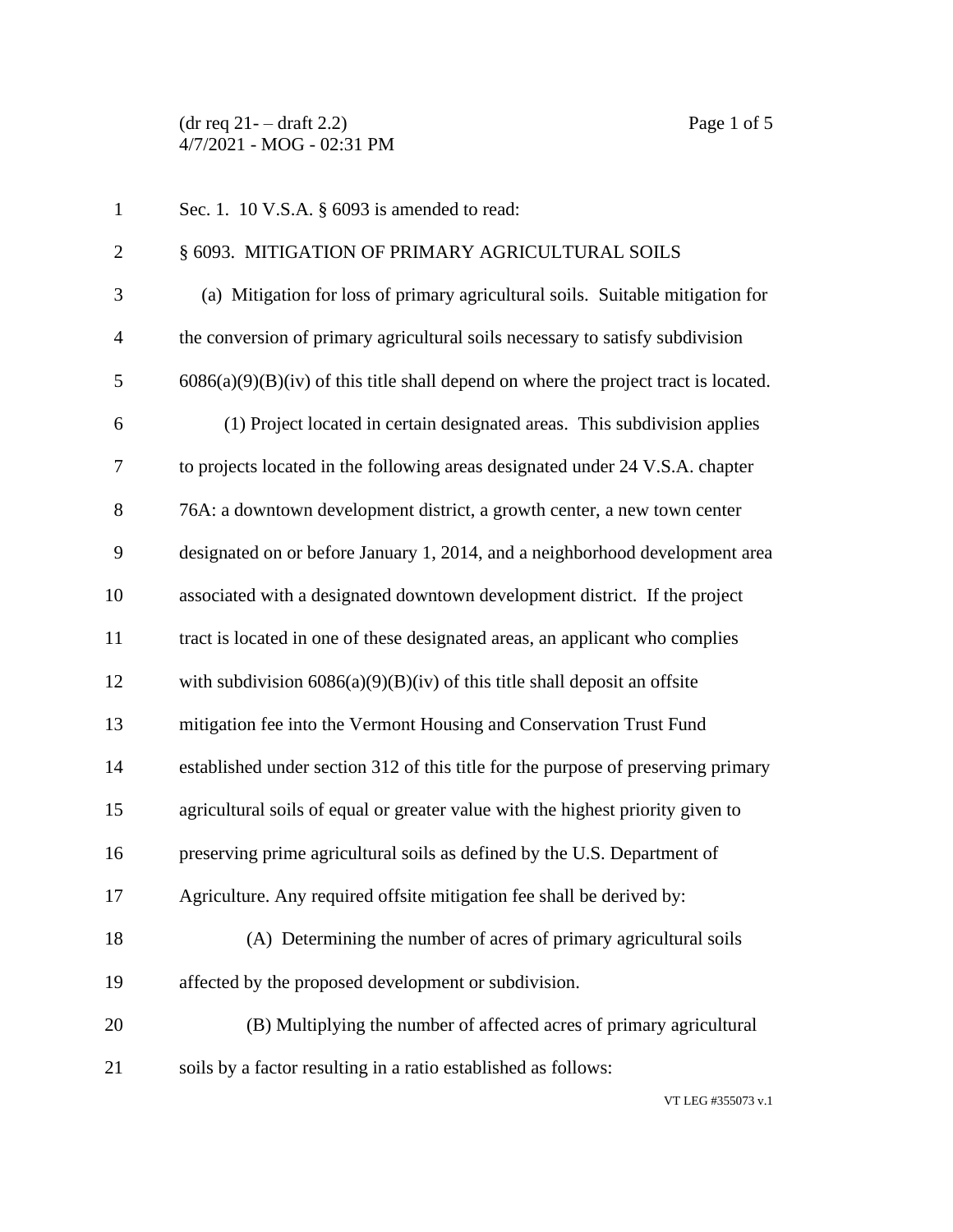## $(\text{dr } \text{req } 21 - \text{draff } 2.2)$  Page 2 of 5 4/7/2021 - MOG - 02:31 PM

| $\mathbf{1}$   | (i) For development or subdivision within a designated area                         |
|----------------|-------------------------------------------------------------------------------------|
| $\overline{2}$ | described in this subdivision (a)(1), the ratio shall be 1:1.                       |
| 3              | (ii) For residential construction that has a density of at least eight              |
| $\overline{4}$ | units of housing per acre, of which at least eight units per acre or at least 40    |
| 5              | percent of the units, on average, in the entire development or subdivision,         |
| 6              | whichever is greater, meets the definition of affordable housing established in     |
| 7              | this chapter, no mitigation shall be required, regardless of location in or outside |
| 8              | a designated area described in this subdivision $(a)(1)$ . However, all affordable  |
| 9              | housing units shall be subject to housing subsidy covenants, as defined in 27       |
| 10             | V.S.A. § 610, that preserve their affordability for a period of 99 years or         |
| 11             | longer. As used in this section, housing that is rented shall be considered         |
| 12             | affordable housing when its inhabitants have a gross annual household income        |
| 13             | that does not exceed 60 percent of the county median income or 60 percent of        |
| 14             | the standard metropolitan statistical area income if the municipality is located    |
| 15             | in such an area.                                                                    |
| 16             | (C) Multiplying the resulting product by a "price-per-acre" value,                  |
| 17             | which shall be based on the amount that the Secretary of Agriculture, Food and      |
| 18             | Markets has determined to be the recent, per-acre cost to acquire conservation      |
| 19             | easements for primary agricultural soils in the same geographic region as the       |
| 20             | proposed development or subdivision.                                                |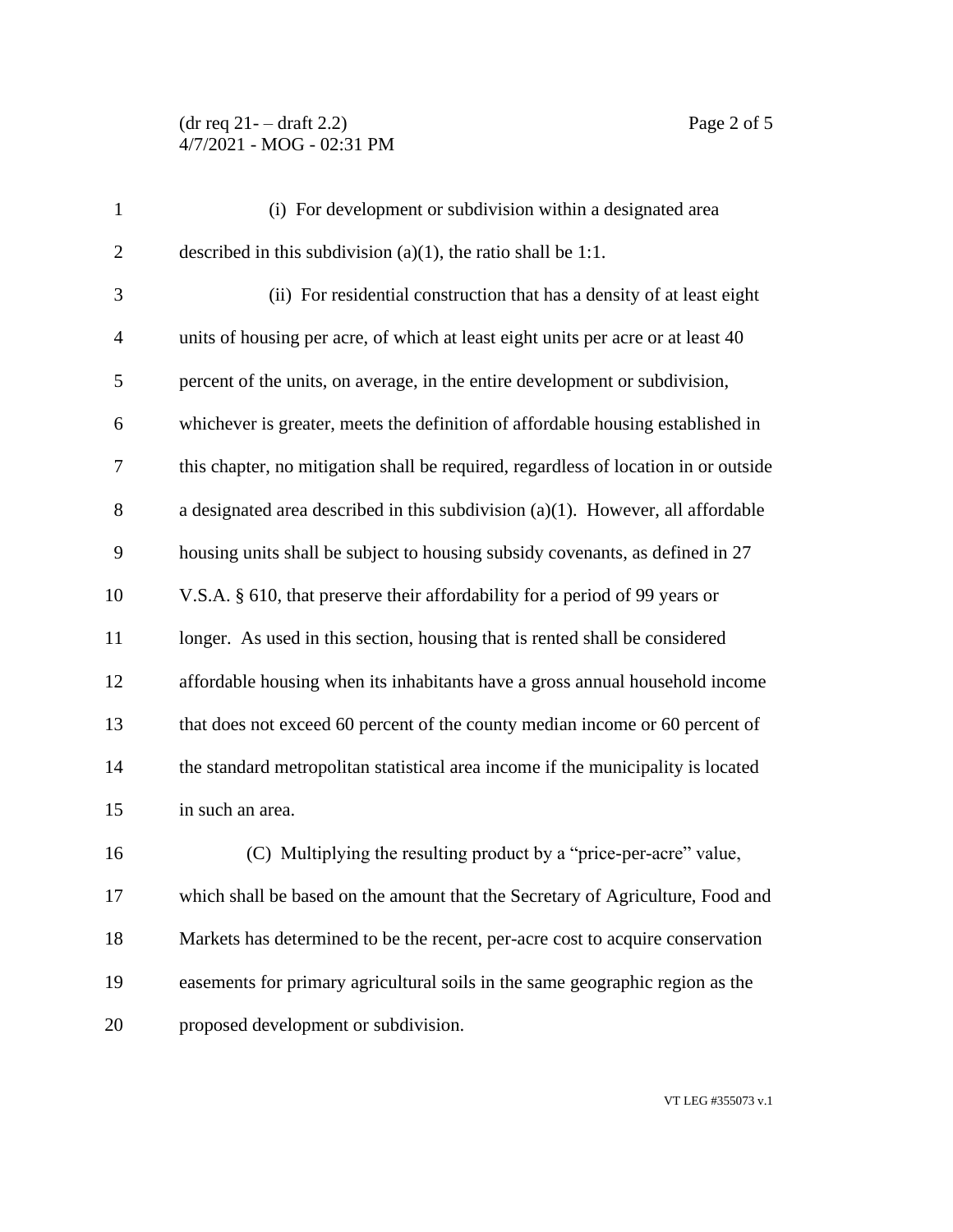## $(\text{dr } \text{req } 21 - \text{draff } 2.2)$  Page 3 of 5 4/7/2021 - MOG - 02:31 PM

| $\mathbf{1}$   | (2) Project located outside certain designated areas. If the project tract is     |
|----------------|-----------------------------------------------------------------------------------|
| $\mathbf{2}$   | not located in a designated area described in subdivision (1) of this subsection, |
| 3              | mitigation shall be provided on site in order to preserve primary agricultural    |
| $\overline{4}$ | soils for present and future agricultural use, with special emphasis on           |
| 5              | preserving prime agricultural soils. Preservation of primary agricultural soils   |
| 6              | shall be accomplished through innovative land use design resulting in compact     |
| $\tau$         | development patterns that will maintain a sufficient acreage of primary           |
| $8\,$          | agricultural soils on the project tract capable of supporting or contributing to  |
| 9              | an economic or commercial agricultural operation and shall be enforceable by      |
| 10             | permit conditions issued by the District Commission. The number of acres of       |
| 11             | primary agricultural soils to be preserved shall be derived by:                   |
| 12             | (A) Determining the number of acres of primary agricultural soils                 |
| 13             | affected by the proposed development or subdivision.                              |
| 14             | (B) Multiplying the number of affected acres of primary agricultural              |
| 15             | soils by a factor based on the quality of those primary agricultural soils, and   |
| 16             | other factors as the Secretary of Agriculture, Food and Markets may deem          |
| 17             | relevant, including the soil's location; accessibility; tract size; existing      |
| 18             | agricultural operations; water sources; drainage; slope; the presence of ledge or |
| 19             | protected wetlands; the infrastructure of the existing farm or municipality in    |
| 20             | which the soils are located; and the NRCS rating system for Vermont soils.        |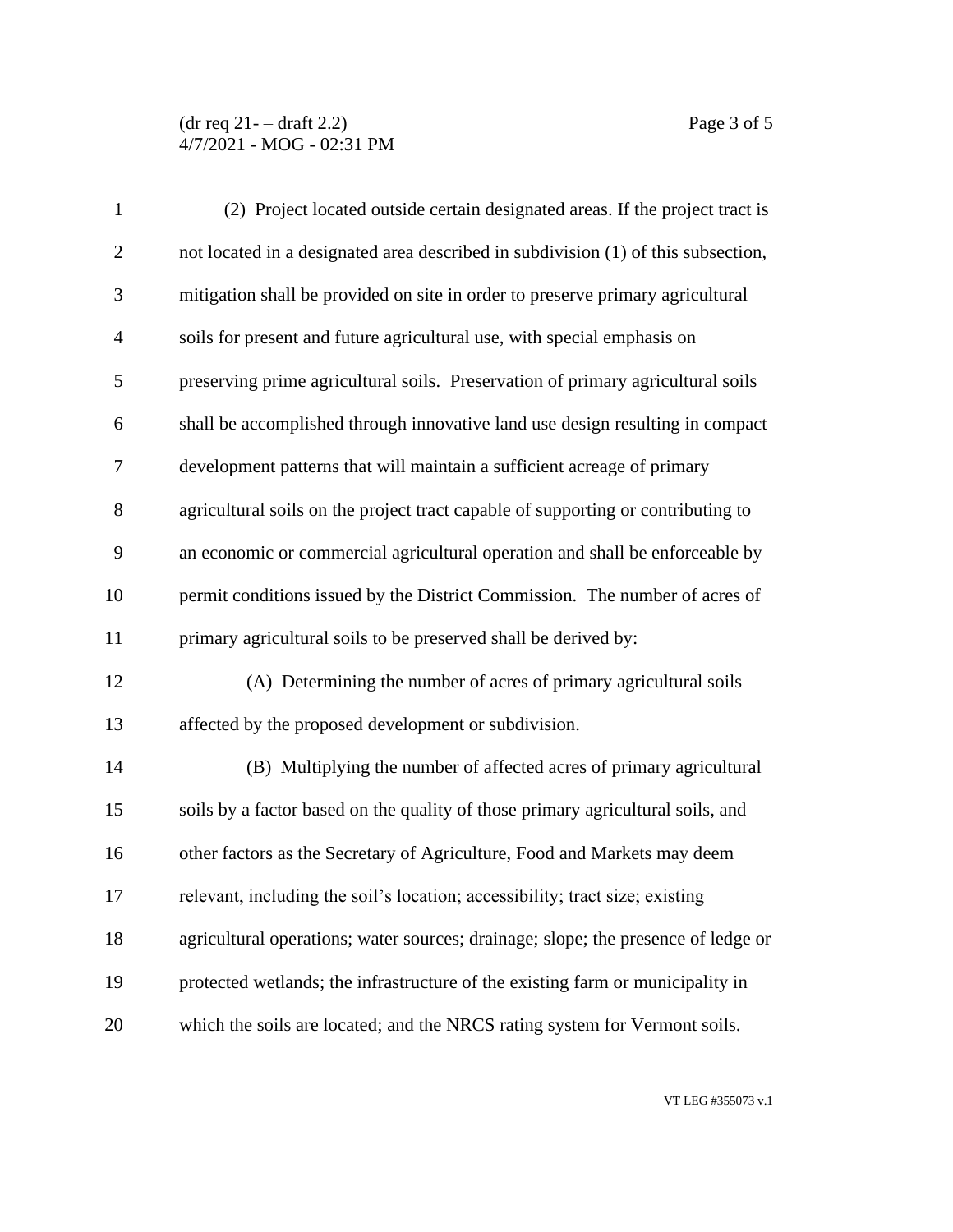## $(\text{dr } \text{req } 21 - \text{draff } 2.2)$  Page 4 of 5 4/7/2021 - MOG - 02:31 PM

| $\mathbf{1}$   | This factor shall result in a ratio of no less than $2:1$ , but no more than $3:1$ , |
|----------------|--------------------------------------------------------------------------------------|
| $\overline{2}$ | protected acres to acres of impacted primary agricultural soils.                     |
| 3              | * * *                                                                                |
| $\overline{4}$ | (4) Industrial parks.                                                                |
| 5              | (A) Notwithstanding any provision of this chapter to the contrary, a                 |
| 6              | conversion of primary agricultural soils located in an industrial park permitted     |
| 7              | under this chapter and in existence as of January 1, 2006, shall be allowed to       |
| 8              | pay a mitigation fee computed according to the provisions of subdivision (1) of      |
| 9              | this subsection (a), except that it shall be entitled to a ratio of 1:1 protected    |
| 10             | acres to acres of affected primary agricultural soil. If an industrial park is       |
| 11             | developed to the fullest extent before any expansion, this ratio shall apply to      |
| 12             | any contiguous expansion of such an industrial park that totals no more than 25      |
| 13             | percent of the area of the park or no more than 10 acres, whichever is larger;       |
| 14             | provided any expansion based on percentage does not exceed 50 acres. Any             |
| 15             | expansion larger than that described in this subdivision shall be subject to the     |
| 16             | mitigation provisions of this subsection at ratios that depend upon the location     |
| 17             | of the expansion.                                                                    |
| 18             | (B) In any application to a District Commission to amend a permit                    |
| 19             | for an existing industrial park, the most efficient and full use of land shall be    |
| 20             | allowed consistent with all applicable criteria of subsection 6086(a) of this        |
| 21             | title. Industrial park expansions and industrial park infill shall not be subject to |
|                | VT LEG #355073 v.1                                                                   |